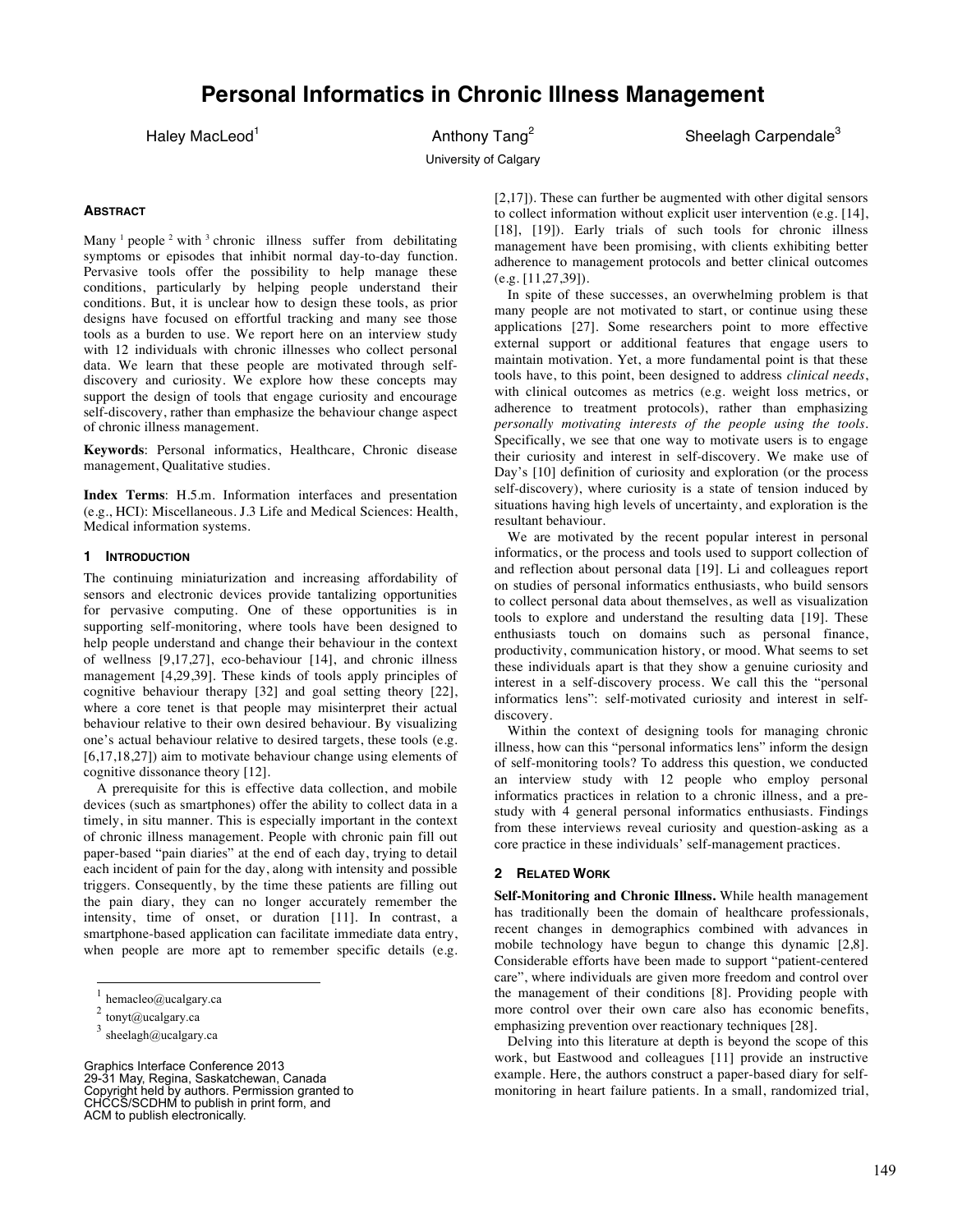they show that people who were assigned to the diary condition and who *actively used the diary* had better adherence to protocols and better clinical outcomes. This is consistent with findings from other authors, who suggest that self-record keeping improves communication between patients and healthcare providers, and enhances the quality of care received [7], but that the challenge is encouraging active usage of the diary. To facilitate data entry, [11] suggest designing mobile applications for diaries, allowing for on-the-go data entry, so that patients do not forget. Both health professionals and patients see benefits and applications from this type of technology, including making patterns more evident, providing a record of events, and evaluating the success of interventions [7].

Recent advances in health monitoring attempt to bridge this gap, exploring the design of diaries for handheld devices such as smartphones (e.g. [3,11,23]). As a canonical example, the Wellness Diary [27] allowed for the same diary entry as a paper equivalent, and provided the ability to see past data (e.g. as charts), to enter other information (location, activity, etc.), and to integrate with wireless sensors that collect information continuously (e.g. pedometers). Similarly, some authors have focused on supporting management of specific illnesses. For example, Mamykina et al. [26] demonstrate that diabetes demands an active approach to management, and design a tool support the management process of those individuals [25]. While these tools have shown promise in small trials, Mattila et al. [27], described the core problem as still being motivation, both in terms of getting people to use the technology and asking them to continue with it.

**Persuasion vs. Curiosity.** Poor motivation is perhaps surprising, given that in general, these tools are deployed as a means for people to improve their own health. Many tools have been designed to guide behaviour change, appropriating theories from behavioural and social psychology [12,22,30,35]. These strategies generally rely on persuasive forms of feedback based on collected data [9,14,21,34].

Yet, while researchers have seen problems with fleeting motivation, the personal informatics community (embodied primarily by the Quantified Self group [31]) has seen considerable growth and interest. These enthusiasts go to great personal lengths to design their own tools to support their self-discovery process. In studying these enthusiasts, Li et al. describes the kinds of problems they encounter [19], emphasizing the role of personal reflection in this process [20]. It seems that reflecting on one's own data, and supporting the process of self-discovery (where people seek to understand relationships between different pieces of data) plays a central role in motivating these individuals.

If curiosity and self-discovery are motivating themes for personal informatics enthusiasts, might we also expect them to be motivating for those with chronic illness?

**Summary.** There is considerable opportunity for selfmonitoring technologies, and several researchers have already begun to build such technologies for mobile devices (e.g. [3,5,23,25,39]). Much as with personal informatics enthusiasts, one possibility for encouraging people to use such applications is to engage their curiosity.

What does "curiosity" mean within the context of chronic illness? Chronic illnesses present themselves very differently: some illnesses have very overt symptoms while others do not; further, two people with the same chronic illness may exhibit wildly varying symptoms. To this end, our work explores this concept of curiosity and self-discovery by examining a wide breadth of chronic illnesses. Doing so allows us to explore the kinds of questions that are being asked, and compare and contrast—beyond specific case studies of particular tools or conditions—to understand how tools can be designed to support management practices for those with chronic illness.

# **3 INTERVIEW STUDY**

What do curiosity and self-discovery look like in people with chronic illness? To understand these personal informatics needs and practices, we conducted an interview study, focusing on motivations for and methods of collecting data, and as well as use of the data for those with chronic illness. To help frame our understanding, we used a snowball sampling method to recruit four personal informatics enthusiasts (without chronic illness) for a pre-study. We then recruited twelve participants with chronic illnesses who collected personal data. We report mainly on the latter group, drawing comparisons to the pre-study as appropriate.

# **3.1 Method**

Participants took part in a semi-structured in-person interview. Four of these interviews were conducted over instant messaging because the participants were remotely located. We used techniques described in [37] to ensure these IM interviews were effective [36]. The other eight interviews were conducted in person. We did not set concrete end times for our interviews, but instead took the time we felt was necessary to understand the participant's perspective on each of the three topics referred to below; on average this took an hour. We asked participants to bring the tools they use to collect and/or reflect on their data (e.g. notebooks, forms, smartphones, laptops); remote participants sent pictures of their tools or copies of their documents by email.

Our interview consisted of three topic areas and, while we ensured coverage of all relevant questions, we allowed the participants' responses to guide the flow of the interview. Topic 1 focused on the participants' condition, for example, the nature of the chronic illness, and how they were dealing with it. Topic 2 addressed data collection, in particular, the participants' motivation for collecting, and their collection practices. Finally, Topic 3 considered reflection: how participants used their data, and what they had learned from it.

Interviews were recorded, transcribed, and analyzed using inductive qualitative methods [15]. We did not determine a coding scheme in advance, but instead created codes from the data as they emerged. We then created affinity diagrams based on these codes, and allowed convergent themes to emerge.

# **3.2 Pre-Study**

We recruited participants through word-of-mouth to understand first-hand the personal informatics enthusiasts addressed in prior work, focusing on people who collect data as a hobby. Table 1 summarizes these four participants. Participants collected data unrelated to a diagnosed health condition; thus, we focused mainly on topics 2 (collection) and 3 (reflection).

# **3.3 Primary Study**

Table 2 summarizes participants of our primary study. Of the 12 primary study group participants, 10 were female. Ages of the participants ranged from 18-55. Participants had been collecting data for anywhere from 2 months to 28 years; Four participants had been collecting data for less than one year. Seven participants were following instructions from a doctor about what data to collect and how to collect it. Three participants used more than one collection tool to obtain the data they desired.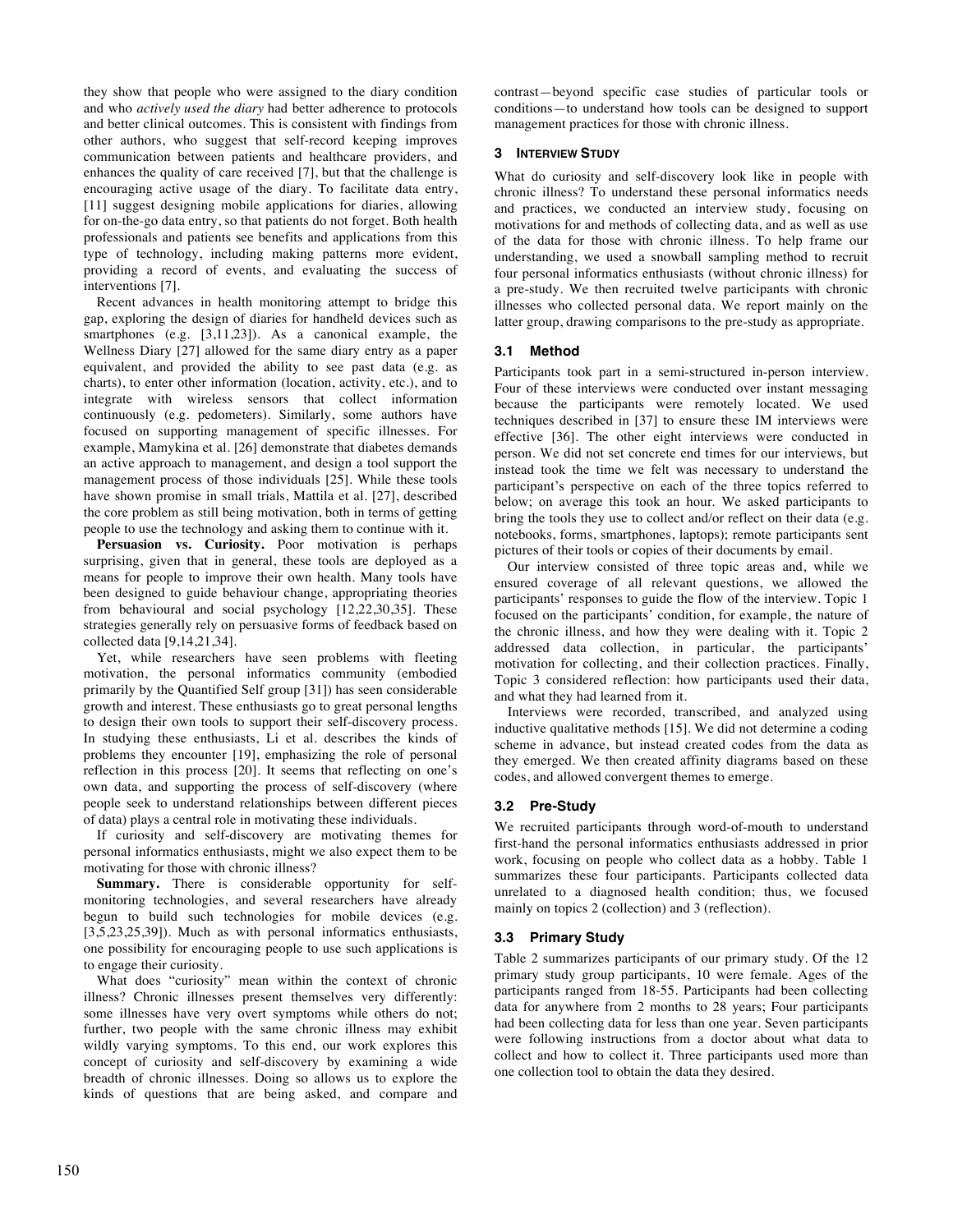| ID        | <b>Data Collected</b>                                                                                               | <b>Collection</b><br><b>Duration</b><br>(in years) | Tool                                                     | Age |
|-----------|---------------------------------------------------------------------------------------------------------------------|----------------------------------------------------|----------------------------------------------------------|-----|
| <b>P1</b> | Financial Data: money spent on<br>groceries                                                                         | 0.2                                                | <b>Notebook</b>                                          | 19  |
| <b>P2</b> | Weight Loss Data: food<br>consumed, exercise                                                                        | $\mathfrak{D}$                                     | Mobile App                                               | 22  |
| <b>P3</b> | Fitness Data: elevation, heart<br>rate, distance, grade, cadence,<br>weight, video footage                          |                                                    | GPS, Computer<br>Software, Scale,<br>Sports Video Camera | 35  |
| <b>P4</b> | Gas Mileage: date of fill up,<br>number of liters purchased, total<br>cost, kilometers driven since last<br>fill up |                                                    | One notebook for<br>each car                             | 22. |

Table 1: Pilot study participant information.

#### **4 FINDINGS**

Our findings as a whole suggest that self-discovery is a powerful lens for understanding the management practices of individuals with chronic illness. In this section, we show that a motivating factor is the desire to take/re-take control of their lives given an illness. That process of regaining control varies depending on one's specific condition, so we articulate different types of questions people are attempting to address. We then discuss some of the actual data collection practices, specifically the tools, techniques, and data used.

#### **4.1 Motivation**

Seven participants began collecting data because they were instructed to do so by their doctors. These participants generally believed that their data would help their physicians to recommend more effective treatment plans. P11 (Fibromyalgia) indicated, "*[My doctor and I] collect this data so we can track whether or not the medication is effective and whether or not the dose has to be increased or decreased*. *We're going to discuss if I have to increase the dosage based on the pain level in my notes."*

Five of the participants had decided to engage in data collection on their own, or on the advice of a friend. They saw it as a way of understanding their conditions and regaining control over their own lives. P6 (Depression) explains that for her it started *"when a friend sent me a book about diet and how it related to depression, specifically refined sugar. That got me interested in that and that's when I started logging a food journal to see what I was eating, and to see if I could find a correlation between what I was eating and how I was feeling."*

In either case, participants saw great value in this data collection practice. Five of the participants who had been instructed to collect data by their healthcare providers indicated that they would continue to collect the data even after their doctors no longer required it. P15 (Migraines) explains that her logs are "very useful to me. If I felt I was getting bad again, I *would have the data to take to my doctor and become an advocate for myself.*"

Data collection empowers individuals to take the knowledge they are receiving from their care providers and translate it into something meaningful for them personally. P7 (Epilepsy) explains, *"My data is in my own words, not in medical terms, so I can actually understand what's going on. So if I just get told by all the doctors what's going on with me, it's kind of in a language that I don't really speak."* This collection process helps individuals augment their understanding of their conditions, and empowers them to take control of their own health. For P5 (Epilepsy), collecting data makes him feel *"much more in control, which is something that my condition takes away in the first place. I think it is empowering to take ones health into your own hands and not rely on doctors for all the answers."*

| <b>ID</b>       | Condition                          | Data<br><b>Collected</b> | <b>Collection</b><br><b>Duration</b><br>(in years) | Years<br>since<br>diagnosis | Age |
|-----------------|------------------------------------|--------------------------|----------------------------------------------------|-----------------------------|-----|
| <b>P5</b>       | Asthma, Diabetes                   | I.M.T                    | 0.1, 28                                            | 9,28                        | 44  |
| <b>P6</b>       | Depression                         | I,T                      | 2                                                  | 15                          | 42  |
| P7              | <b>Diabetes</b>                    | I.E.M                    | 20                                                 | 20                          | 35  |
| P8              | Epilepsy                           | E,M                      | .3                                                 | 18                          | 18  |
| <b>P9</b>       | Epilepsy                           | E.M.T                    | 0.2                                                | 0.25                        | 22  |
| P <sub>10</sub> | Epilepsy                           | E.M.T                    | 3                                                  | 16                          | 31  |
| <b>P11</b>      | Fibromyalgia                       | I.E.M                    | 0.2                                                | 0.16                        | 20  |
| P <sub>12</sub> | Gastroesophageal reflux<br>disease | E.M.T                    | 3                                                  | 3                           | 21  |
| P <sub>13</sub> | Hereditary Angioedema              | E.M.T                    | 14                                                 | 14                          | 30  |
| P <sub>14</sub> | Low Blood Pressure                 | E,T                      | $\overline{c}$                                     | 15                          | 22  |
| P <sub>15</sub> | Migraines                          | E.M.T                    | 7                                                  | 7                           | 55  |
| P <sub>16</sub> | Osteoarthritis                     | I,T                      | 1.5                                                | 6                           | 52  |

Table 2: Primary study participant information. Data collected by participants include: (E)pisodes, (I)ndicators, (M)edication, (T)riggers.

While the initial impetus for collecting data varies, the key here is that our participants engage in this process because it gives them the subjective feeling that they are using the data to help control and manage their conditions. This means that they can use this data to understand or discover something about themselves, and potentially to use this as a means to communicate with health professionals to help them to better articulate their understanding of their condition and symptoms.

#### **4.2 Illness**

Participants in our study had been living with their conditions for 3 months to 28 years. These illnesses appear to manifest themselves very differently from person to person, and may also evolve over time. For instance, even though P8, P9, and P10 have all received the same diagnosis (epilepsy), each experiences a different kind of seizures, and the factors that bring on these seizures varies drastically.

For some, data collection provided a way of understanding their condition within the framework provided by their doctors, particularly those who had conditions considered to be *wellunderstood* by the medical community. For P7 (Diabetes) or P14 (Low Blood Pressure), data collection is a way of monitoring their conditions, and improving their lifestyles based on what they observed.

Other participants had conditions that they saw as being rare or *poorly understood*, such as P11 (Fibromyalgia) or P13 (Hereditary Angioedema). For these conditions, there was considerably less information available, and data collection became a core practice in informing their understanding of their illness and themselves.

For P13 (Hereditary Angioedema) and P15 (Migraines), the data collection allowed them to help others understand their conditions. P13 provides data that helps medical professionals to learn about her rare condition. "*It just provides really good, solid data when the literature for my disease is very poor, and so I've had some of my medical stuff published…[the data] gives a lot of leverage for other doctors to be connecting and saying 'I have a patient who is seeing these trends, are you seeing these trends as well?*'" P15 is hopeful the data will help her to communicate with family members. "*It would be helpful to share this with my sisters, who really have no idea just what I go through. Helping others around you understand the debilitating effect of these headaches is huge. For someone to react by saying 'oh, you have another headache today' when I am on the floor in the bathroom throwing up for 5-6 hours, I guess it just seems wrong. I would like them to understand what I go through.*"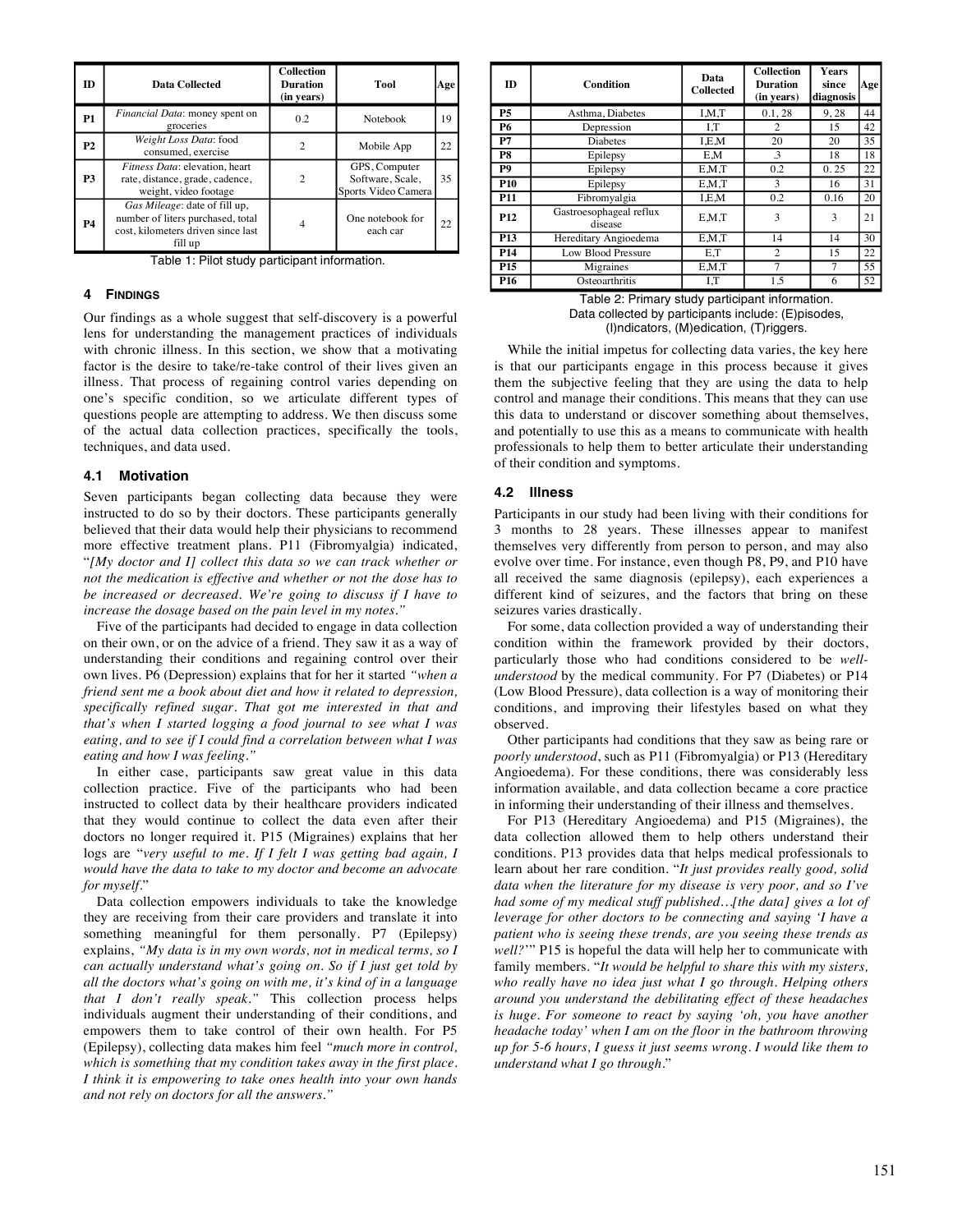|            | Prevention                  | What can I do to reduce how many episodes I have? What techniques work to prevent an episode?                                                                                                                                                |  |
|------------|-----------------------------|----------------------------------------------------------------------------------------------------------------------------------------------------------------------------------------------------------------------------------------------|--|
| Episodes   | Trends and Patterns         | What time of day am I the most vulnerable to episodes? During what seasons are my episodes worst/most frequent?                                                                                                                              |  |
|            | Dealing with Episodes       | How should I respond to an episode? What can I do if an episode occurs?                                                                                                                                                                      |  |
|            | Consequences                | What are the social costs of my episodes? What are the physical costs of my episodes?                                                                                                                                                        |  |
|            | <b>Identifying Triggers</b> | What triggers apply to me? Am I correct in thinking that my episodes are caused by ___? Why did a particular episode happen?                                                                                                                 |  |
| Triggers   | <b>Trends and Patterns</b>  | Do I always have an episode when I do __? Do my triggers work independently or when combined with other triggers? What<br>combination of triggers is more likely to cause an episode?                                                        |  |
|            | Dealing with Triggers       | How can I alter my lifestyle to avoid triggers? How do I deal with triggers I can't eliminate? How can I still enjoy my life, and<br>also eliminate triggers? What special arrangements do I need to make when travelling, eating out, etc.? |  |
| Medication | Dosage & Efficacy           | How can I reduce the amount of medication I take? Do I need a different dose? Do I need this medication at all? Is my<br>medication working? Am I taking the right medication?                                                               |  |
|            | Side Effects & Elimination  | Can I eliminate the need for medication by changing my lifestyle and eliminating triggers? What would my life be like without<br>medication? What side effects of this medication am I noticing?                                             |  |
| Status     |                             | Am I getting all the {sleep, nutrients, etc.} I should be? Are my indicators normal? Have I eliminated known triggers from my<br>life? Do I need to treat myself currently?                                                                  |  |
| History    |                             | How has my behaviour changed over a period of time? If I'm having problems with my condition now, have they happened<br>before? Am I improving? How long have I gone without having an episode?                                              |  |

Table 3: Questions participants are asking of their data

#### **4.3 Questions**

To frame their data collection, participants articulated several different kinds of questions. Table 3 summarizes five kinds of questions participants asked about their personal data: *episodes*, *triggers, medication*, *status*, and *history*. Questions about episodes, triggers and medication are unique to participants with health concerns, while status and history questions are similar to those identified by Li et al. [19] in their work with data enthusiasts.

In general, individuals are interested in learning what should be *eliminated* from their life to reduce the impact of episodes. P10 (Migraines) explains, *"Recently I pretty much eliminated chocolate from my diet. I used to think it did not affect me, but eliminating it has proven me wrong. I now know that chocolate can affect [my] headaches."* Individuals are also interested in learning what they should be *adding* to their lives to prevent episodes. P6 (Fibromyalgia), for instance, tries *"to do something that relaxes you or…would take your thoughts away from the pain"*.

These kinds of questions are centered on self-discovery understanding what the nature of particular episodes are, what brings on the episodes, what can mitigate it and so forth. For some participants it is an on-going, long-term process—perhaps owing, as suggested earlier, to the evolving nature of some of these conditions.

#### **4.4 Collected Data**

In order to answer the questions they had about their data, participants collected a blend of qualitative, quantitative, objective and subjective data.

**Episodes.** Some of the data collection was focused on tracking actual *episodes.* An *episode* had varied meanings for each condition: generally, they were noticeable, detectable incidents, and participants were interested in their occurrence and frequency, as well as feelings or sensations during the episode. For P8, P9 and P10 (Epilepsy), their episodes were seizures, and they tracked the frequency of seizures, as well as how they felt before, during and after, and any sensations they had. For P11 (Fibromyalgia), an episode was the twitching of her arms and legs. She tracked the frequency of her episodes.

**Triggers.** Participants collected information about exposure to potential *triggers—*aspects of one's environment that could cause an episode—and whether it actually did so. P6 (Depression) tracks factors she believes trigger a depressive episode (food, water, alcohol, sleep, exercise). While she originally started collecting food data, she saw value in expanding the range of data she

collects, and continues this collection process because it "… *allows me to get really clear in my mind what the factors are that cause episodes, and how to handle them.*"

P10 (Epilepsy) also collects triggers (caffeine, meal times, stress, sugar, alcohol, etc.). "*Despite all the tests conducted on me, there is no definite known cause for my seizures. Therefore it is imperative that I understand what causes them. I would definitely recommend this to other epileptics for the reason that only they can discover the particular causes."*

**Medication.** Participants also tracked *medication* they consumed. Participants were taking a combination of over-thecounter and prescription drugs, to prevent an episode or to eliminate one in progress. This allowed them to be more aware of how much medicine they were consuming, and to monitor the effectiveness of their medication regimen.

Participants who were interested in observing the success of their medication programs were often participating in drug trial programs, or were trying out a medication recommended by their physician. P9 (Epilepsy) is participating in a drug study program that requires her to collect data about the seizures she has and the medication she is taking so medical and pharmaceutical professionals can determine if the medication is working or if she needs a different dosage. She explains, "*If I didn't keep track, I wouldn't be able to see the decline in the amount of seizures.*" Collecting this data allows her and her doctors to have an accurate understanding of her condition's progress.

**Status.** Some participants were also tracking *status indicators.*  These were factors like blood glucose concentration, which gave participants a sense of the current state of their condition. P5 (Diabetes), for instance, collects the readings from her glucometer to determine her blood glucose level, so she can respond accordingly with insulin treatments.

**History.** Participants used data as a way of observing progression in their conditions. Several participants felt that, without the data, they might misjudge any improvement they were experiencing. P11 (Fibromyalgia) explains that, without the data, she "… *wouldn't know if the medication is having any sort of effect, because I wouldn't be able to track it. I would just try to pretend in my head that I'm doing better when really I might not be.*" P11 had been recently diagnosed, where P5 (Migraines), has been dealing with her condition for five years. She explains, "*When I see that back in 2005, I had 8-10 headaches a month as compared to 3-5 a month now, I realize just how much better I am doing.*" She feels she has been successful in observing the improvement that P11 seeks.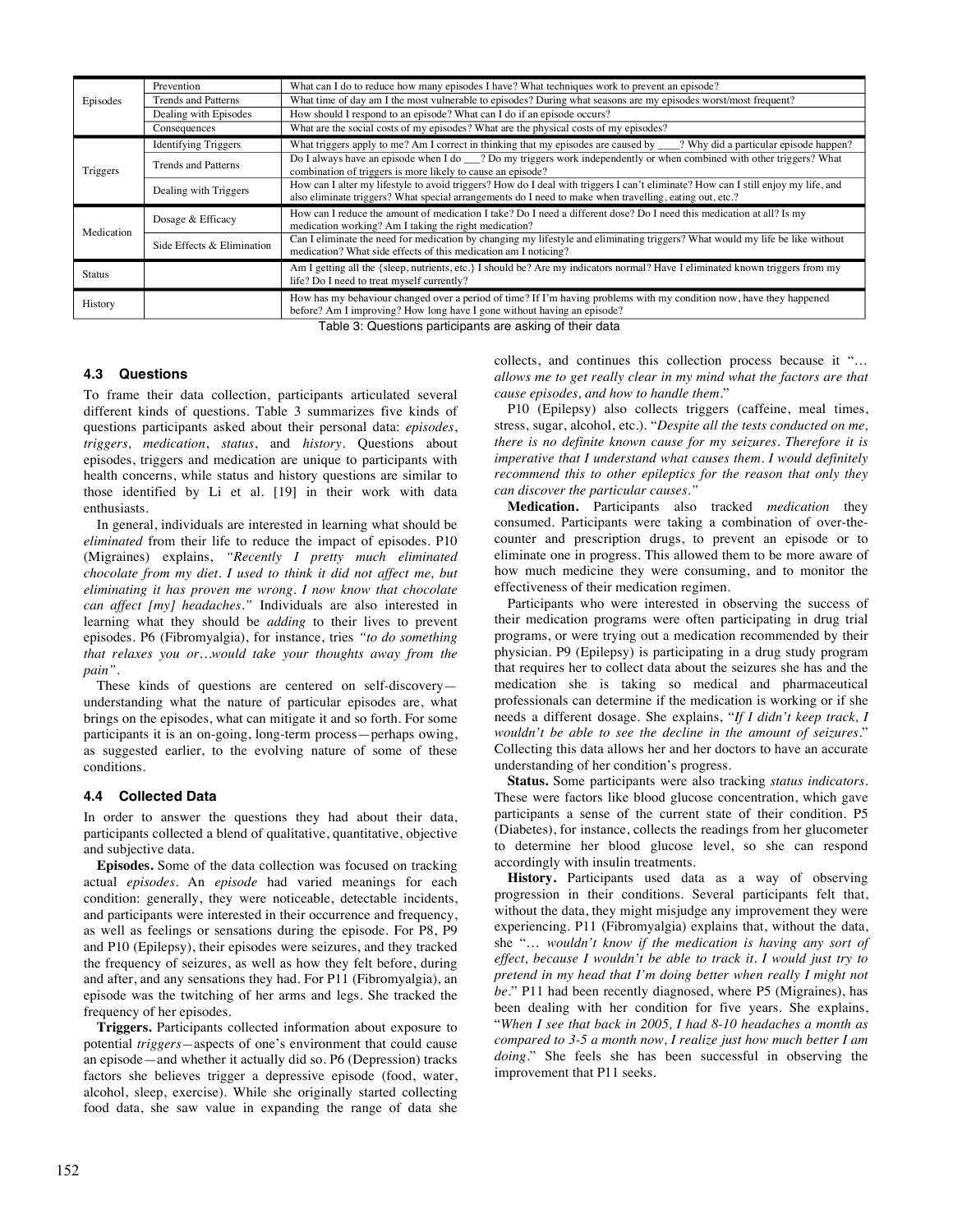

Figure 1: Notebook used by P14 (Low Blood Pressure)

## **4.5 Tools**

Participants varied widely in the tools they used to collect this data. Some participants had extremely structured and rigid tools for collection, while others used systems that were extremely flexible, but highly unstructured. Only two participants used mobile apps for their self-tracking.

Participants who had the most rigid and structured processes typically used specialized tools provided to them by their medical teams. While these people collected data fairly regularly, and felt their collection was reliable and accurate, they found the lack of flexibility to be frustrating. P13 (Hereditary Angioedema) uses a highly structured and specialized web form where she enters data that is submitted directly to her doctor. This format facilitates communication between her and her doctor. She expressed a desire for more customizability. "*You have all these other categories that kind of just get lumped together. [T]here should just be a really user-friendly way of just saying, 'Okay I'm going to make temperature one of my new fields that I'm always going to fill out' So from that point forward, ... it was just always something that you tracked.*"

Seven participants used notebooks to collect data. This provided them with immense flexibility, but little structure. The used these notebooks to collect a variety of data, much of which was subjective. They appreciated the portability of the notebook, but were not able to find less cumbersome but equally portable solutions. P8 (Epilepsy) explains, "*There should definitely be easier ways to record the data. Mostly I just put the book in my backpack and take it to school with me. If I have a spare five minutes in class I'll pull it out and write it down.*"

This strategy of collecting data at school did not work as well for P14 (Low Blood Pressure). She uses her notebook to track what she ate, what she drank, the nutrients she consumed, how she slept, what exercise she did, and how she felt. This notebook is not something that she always carries with her—often, she will record her data on Post-It notes or scraps of paper, and then add them to the notebook later. She explains that this is because she is "*trying not to seem like I'm OCD when I'm writing it in the middle of class, because even I would think I'm crazy. I would look at me writing down all this different stuff and be like, 'you're insane'."* The notebook provided her with a place to keep her data, while the Post-It notes provided her with a more discreet way of recording data (Figure 1). She feels that there is a social cost to recording her data, and uses her notebook for data storage, more than recording.

The participants that seemed the most satisfied with their collection tools were using personalized templates they had created for themselves in word processors or spreadsheet software. These templates typically allowed for a certain level of flexibility, because the participants were in control of the templates and what they were collecting, but it also provided them with some structure to their collection. These templates were most often created and used by individuals whose collection process was more mature: these people had been living with their conditions for longer than other participants, and had tried several

other tools before gaining enough of an understanding of their own needs to create personalized templates.

P10 (Epilepsy) used an Excel spreadsheet with a column for each of the items he was tracking (medication, sleep, caffeine, meal times, stress level, sugar consumption, etc.). He preferred this method of collection to others he had tried (paper spreadsheet, paper journal, electronic journal) because it *"made it quick to compare triggers simply by sorting. Also, if I wanted to add a column (which I frequently would if I found another trigger), it would be much simpler on the computer.*" His spreadsheet allowed him the flexibility to add new types of data to his collection process, while providing him with support for reviewing the data in a manner different than it had been collected.

#### **4.6 Collection Techniques**

Three participants collected the data immediately following a specific action (meals, medication, episodes). Both diabetes patients (P5 and P7) developed a habit of making a data entry every time they ate a meal, did exercise, or drove a vehicle. This was facilitated by an automated data collection tool (in both cases, a glucometer with web-based reflection tools). P15 (Migraines) used time of day as the impetus for collection. She completes her pain diary immediately before going to bed, but occasionally skips an entry if she has a migraine at the time and does not feel up to it. In these cases, she fills in the gap the following night, but does not necessarily accurately remember what happened the day before.

Participants that entered their data either immediately after acquiring the data, or at a specific time every day were more likely to remember to make the entries overall and were more confident in the accuracy of their data. It became a problem when they were unable to make an entry at the time of the action for whatever reason (they did not have their tools with them, they were in a hurry, etc.), as they would often forget to come back to the data.

Other individuals collected data sometime later when they had free time. This meant saving up data and entering it all at once. This worked reasonably well for individuals who had physical artifacts to refer to when making an entry. P13 (Hereditary Angiodema) could retrieve the information she needed from empty medicine vials. She would pile these up and, when she could no longer tolerate the mess, enter the information from them. This strategy did not work as well when individuals had to rely on memory of the data. P11 (Fibromyalgia) would revisit her data when she had spare time, but the majority of it was subjective and difficult to remember, so she had numerous holes in her data, and she felt that the data she did have was largely inaccurate.

#### **4.7 Reflection**

Where participants in our pilot study seemed to take pleasure in exploring their data through tools, our main study participants reflected on their data far less. Many of their tools only allowed them to review the raw data. For P8 (Epilepsy), his reflection occurred whenever he made a new entry. *"When I write new stuff in, I'll look back and see what has changed and what hasn't, so I can get a sense of what the medication is doing."*

P14 (Low Blood Pressure) also reviews her raw data, looking for changes and reminding herself of triggers. *"I notice, if I'm always eating six bananas a day, have I been doing that for a very long time? I don't eat six bananas a day, but if it's happened before it's written down somewhere, and I can access that information and know that's not a good idea, because I got sick from that before."*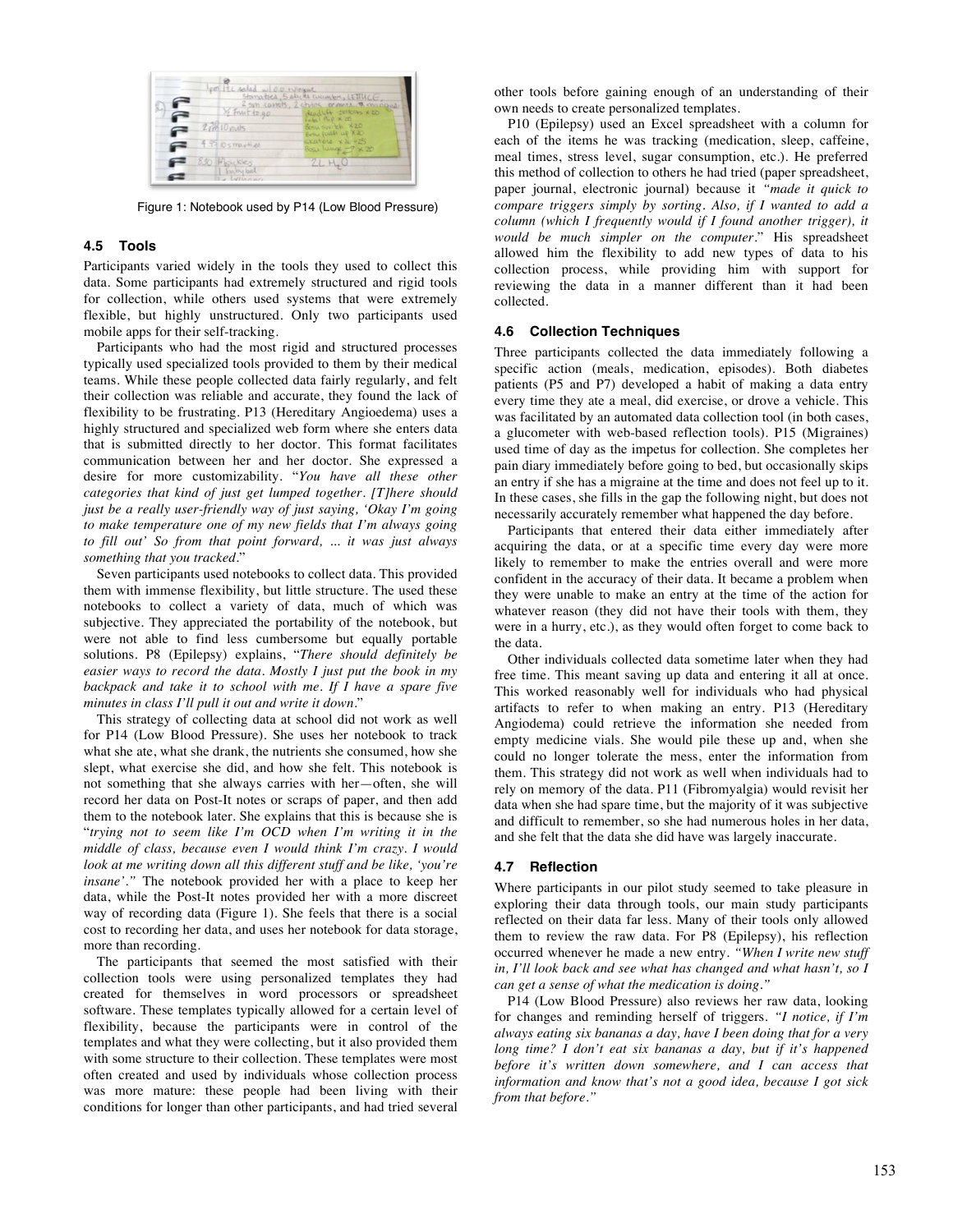

Figure 2: Reflection tools used by P6 (Depression)

|                                                                                                           | 2011-Aug-01          | 2011-Sep-01 | 2011-Oct-01 |
|-----------------------------------------------------------------------------------------------------------|----------------------|-------------|-------------|
| <b>TOphylaxis (46)-</b><br>Joint Bleed (0) 4<br><b>Nuncle Blend (0)-</b>                                  | <b>NOTIFICATIONS</b> |             |             |
| Haun Bleed (42)<br>Follow Up (0)                                                                          | <b>COCCCCCCCOO</b>   |             |             |
| Other (0)<br><b>Kluct Westage (0)</b><br>B.is Infused (0)<br>a tri In 7 Days (0)<br>first lin 30 Days (O) |                      |             |             |
| <b>F In 24 Hours (11)</b><br>aw Inventory (192)<br>endory Request (3)+<br>Lingers Event (BCH)             | <b>Octommoo</b>      |             |             |
|                                                                                                           | 2011-Aug-01          | 2011-9p-01  | 2011519-01  |

Figure 3: Reflection tool used by P13 (Hereditary Angioedema)

P10 (Epilepsy) had developed what he believed to be an effective way of working with his data. Using the template he had created in Excel, he could compare triggers by sorting and filtering the data. The amount of control that Excel provided for him allowed him to reflect on his data in a way that was meaningful to him personally. "*This helped me to see that, while one trigger might not cause a seizure, a combination likely would… This spreadsheet allowed me to reduce my medication simply by avoiding triggers.*"

Even for participants who used digital tools, the visualizations provided were insufficient for their needs. P5 (Diabetes) used a tool that was capable of showing graphs and trends, but she was not able to access them. "*I could download my readings to a website that would do graphing and trending for me, but I can't get to the site without having my MD also register on the site with me, which irritates me because I am the one who manages my diabetes, not my physician."*

P6 (Depression) used a mobile app that provided visualizations of her data (Figure 2), but she found them difficult to understand. "*I like the ones that are easily readable; I don't like esoteric graphs…where I need to have taken a statistics course to know how this graph works. I like anything that gives me a mental picture of where I'm at so I can see it quickly.*"

P13 (Hereditary Angioedema) also used a digital tool, but found it did not support her reflection to her satisfaction (Figure 3). *"The reports I get online are how many attacks on what days, but if there were ways of creating reports I could individualize, to be able to compare days in the summertime where I have less than five hours of sleep with a head cold or something, would be a nice thing to do."*

#### **5 DISCUSSION**

## **5.1 Using the Personal Informatics Lens to Inform the Design of Tools for Chronic Illness Management**

Although the personal informatics enthusiasts studied in [19] and [20] were not collecting data related to chronic illness, we observed similarities in the attitudes of our study participants with those studied in prior work—particularly in their orientation towards self-discovery, and how the data collection addressed their curiosity about their own conditions. While some of our participants began collecting data on the request of their healthcare provider and others took the initiative on their own, ultimately, 15 out of the 16 participants saw value in the data they collected. They believed it would and did help them to answer questions to understand their conditions and regain control over their own lives, which potentially gave them a means to communicate more effectively with their healthcare provider and receive better treatment. Personal informatics enthusiasts in our pre-study and in prior work (e.g. [19,20,33,38]) also believe that data collection and reflection can help them to understand and improve their lives, and they demonstrated an interest in sharing that information with others.

Li et al. [19] outline a five stage model to describe the process of personal informatics practices. The reflection stage of this model is one area in which current tools for chronic illness management are unsatisfactory. Participants in our study expressed a strong interest in the understanding that a deep exploration of their data could provide, but they did not necessarily know where to begin, and lacked any meaningful way of reviewing their data. This was in part due to the nature of the data collection tools (i.e. on paper), but even those participants using digital tools found the visualizations overly technical and confusing, and generally irrelevant to their interests.

Reflection tools should serve to actively engage users by allowing them to explore possible relationships between different types of data, and these analytic tools should be informed by knowledge about the specific condition. This goes beyond merely visualizing history, or employing statistical techniques in a nonspecific manner; instead, the system can suggest particular features or factors to explore based on an informed perspective of the user's specific chronic condition. For example, such a feature might identify triggers that are likely causing episodes, the likely effect of various factors on health indicators, and the effectiveness of a given medication. This approach addresses two kinds of problems: first, it can help overcome confirmation bias, and second, it can help direct one's inquiry into the data such that people are not overwhelmed.

Additionally, there is a movement in personal informatics and in chronic illness management to automate data collection as much as possible. Data collection is seen as a burden, and participants in our study expressed a desire for a magic tool that would provide them with all the data they desired with no or minimal effort on their part. Li et al. [19], discuss the possibility of reducing the users' burden by transferring "the responsibility completely to the system, i.e., making [the stages] system-driven." It might be argued however that manual collection itself can be a source of insight and understanding. Participants from our study who manually collected data using notebooks or paper engaged in what could be described as a review-as-you-go technique, where they would review data as they collected it, making note of new observations that stood out or revisiting old data to compare it to this new data. The determination of what modes of data collection are appropriate for specific applications will depend on a number of factors, including whether there is insight to be gained in having a person collect data manually, and whether there even exists a mechanism to collect the data automatically.

#### **5.2 Designing to Support the Patient's Expertise**

There is a growing movement to consider patients as "experts". Treatment plans should take into consideration that "some people might choose to make other priorities than those recommended by their healthcare professionals or may perhaps struggle with little success to integrate the prescribed actions into their everyday routines" [2]. Chronic illness management is not about simply reducing the symptoms of disease—instead, it involves a complex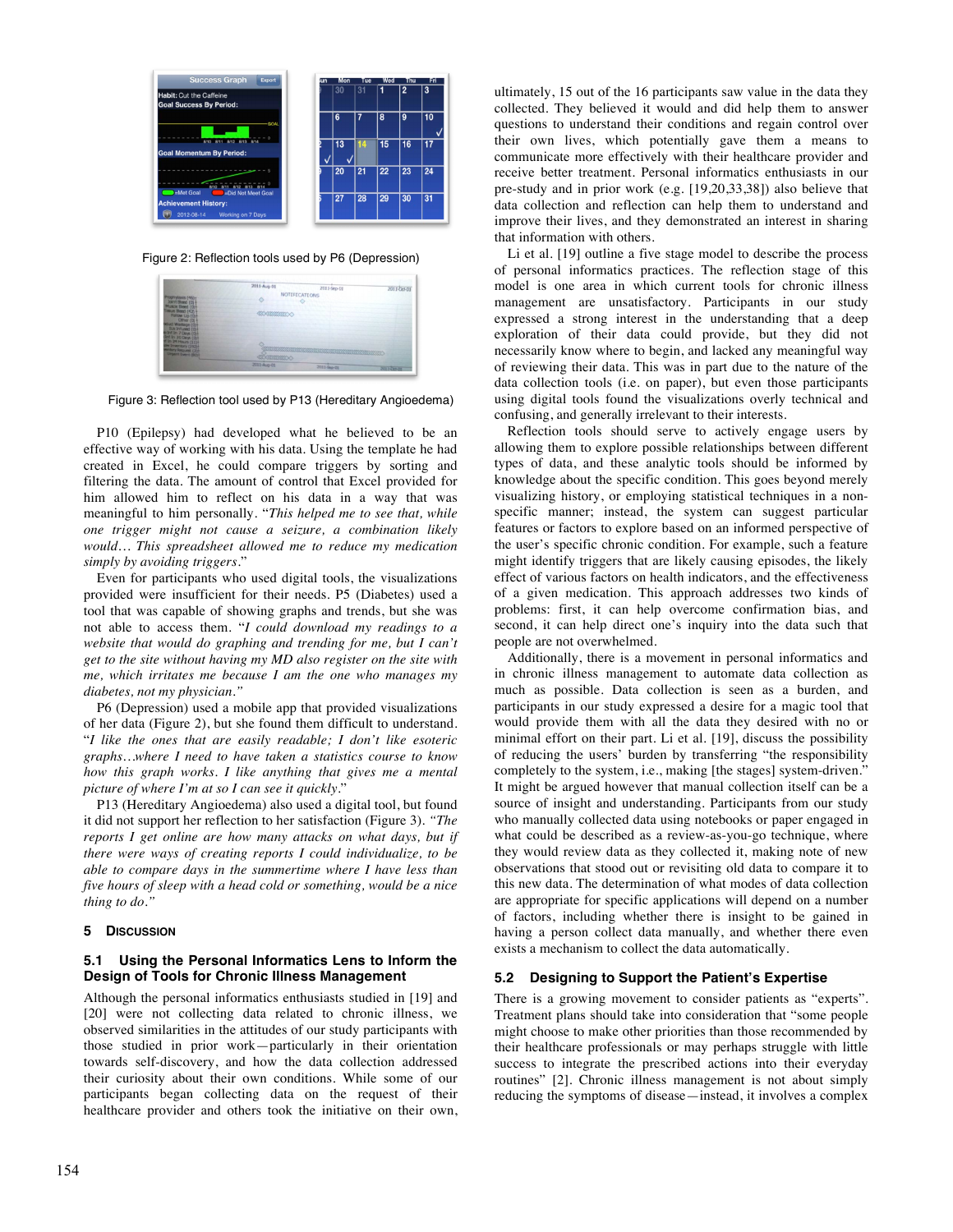negotiation of several competing values [24], one of which is the reduction of the occurrence and severity of symptoms. Some of our participants also reported flexibly negotiating their actions [26] to allow elements of their lifestyle to play out, even if it meant facing consequences. For instance, P10 (Epilepsy) sometimes intentionally consumes a beverage he knows to be a trigger for his seizures. "*Now I think – 'OK, I can have this [alcoholic] drink' but I know that I'm going to pay for it.*" It is because of his data collection that he knows how much he can consume, and what the severity of the consequences are for him personally. The knowledge he gained through data collection gives him the confidence to make these kinds of decisions.

Giving too much weight to this idea of patient expertise can be dangerous however. Mamykina et al. [26] argue that there is a concern that individuals may make false inferences based on the data they collect. They suggest that "…intelligent data analysis of true correlations and careful visualization techniques that highlight true patterns" [26] could help eliminate this concern, and enable individuals to draw more accurate conclusions based on their data. Yet there is a more subtle balance here: because participants' illnesses, data collection processes, and lifestyles are dynamic, temporary mistakes might ultimately lead to other valuable discoveries. We need to be careful here, of course: some inferences could be detrimental to one's health. For this reason, it is important that patients stay connected with their medical professionals, and do not use their data collection process as a substitute for expert medical care. While a patient could be considered an "expert" at being a patient (understanding daily routines or the social cost of certain actions), the expertise of the patient is generally not drawn from medical literature or medical experience. Health data collection can be a valuable tool, but should be done in close consultation with medical professionals to contextualize what is being found and understood.

We've also seen that a patient's expertise does not remain static over the course of their life: as patients live with their condition, their understanding of it develops. The same can be said for an individual's data collection process, particularly in chronic health management. As the individual better understands their data and their condition, they may adjust their collection process to better suit their needs. We saw that in many cases this required our participants to abandon their tools and pick up new ones, because their tools lacked the flexibility to meet their evolving needs.

As a starting point, people can be provided with templates for data they could/should be collecting as a scaffold, relying on received wisdom about what factors may be important to collect. This builds on Li et al's argument [19] that tools should allow people the flexibility to abandon certain pieces of data, or to introduce new ones as their understanding of their condition and of collection process matures. Tools should enable users to make use of the greater understanding of the medical community while seeking the personalized knowledge their own data and observations provide. As they gain this maturity, tools may gain the capacity to provide recommendations to the user about potential modifications to the data they are collecting. Such a design augments knowledge about chronic conditions (which may be embodied in the design of a tool) and the personalized knowledge that people gain through the use of the tool.

#### **5.3 Designing for a Range of Conditions**

Prior work has studied health management practices and tool usage by individuals with a specific condition, such as diabetes  $[25,26,29]$ , or asthma  $[1,4,39]$ . We have chosen to examine participants with a variety of conditions, including conditions that

are rare, unusual, or poorly understood in order to understand commonalities in their needs and approaches to self-management.

We saw that although there were obvious differences in the actual data collected, the participants all had similar attitudes towards their conditions and data collection. Those who had lived with their condition for at least a few years seemed to have accepted that there would be no cure for their condition. Managing the conditions and their symptoms, or learning how to live with them, is something these individuals do continuously. Participants from our study sought to improve their conditions and their ability to manage them, but did not believe data collection would lead them to a cure. Instead, the end goal was to become successful enough at managing the condition that data collection was no longer required.

There were several differences between conditions as well. The following are terms that we adopted as a way of framing our own understanding of the different kinds of conditions that we saw:

*Well-understood vs. poorly-understood conditions.* Some conditions are reasonably well-understood by the medical community (e.g. diabetes), whereas others are less so (e.g. fibromyalgia) <sup>4</sup> . Across our sample, everyone sought personal knowledge, but people with poorly understood conditions had a lot less "received" knowledge to draw from (i.e. knowledge given to them by medical practitioners or online sources)—instead, they relied more heavily on their own data as a source of knowledge about their condition. This is understandable: without anything else to help answer questions or satisfy their curiosity about their conditions, they must rely on their own experiences to help inform their understanding. With this in mind, people with wellunderstood conditions have a different experience—the factors that influence their episodes are far better defined, and they can rely more on received wisdom to help answer their questions.

*Actively-managed vs. managed-through-reaction conditions.* Individuals whose conditions demanded ongoing attention (e.g. a diabetic who monitors blood glucose concentration frequently, and takes insulin accordingly) took a more active, but transactional approach to self-management. They were interested largely in status, and only sometimes history questions. Here, participants were far less engaged in terms of curiosity (i.e., in particular, P7), and more interested in immediate, specific needs.

In contrast, individuals whose conditions were only evident when they were having actual episodes (e.g. an epileptic) typically would deal with, and then log these episodes (as a reaction). They were mainly curious about the commonalities of the triggers between episodes, rather than the specifics of each episode and how to respond to them. When they came to suspect relationships, they might test these out (e.g. P10 and her disappointing experience discovering that chocolate was a trigger). What was clear was that while their data was fine-grained they were more interested in higher-level, coarse-grained trends and patterns. Discovering and revealing these types of patterns within one's collected data—particularly framed within the context of received wisdom rather than patient speculation—is something a tool should help in supporting the management of chronic illness.

#### **6 CONCLUSIONS**

Personal, pervasive tools hold great promise for the management of chronic illness. Through our interview study, we gained an understanding of how some people with chronic illness understand and manage their illness using data collection.

<sup>&</sup>lt;sup>4</sup> Note that well-understood/poorly-understood conditions are distinct from common/rare conditions.